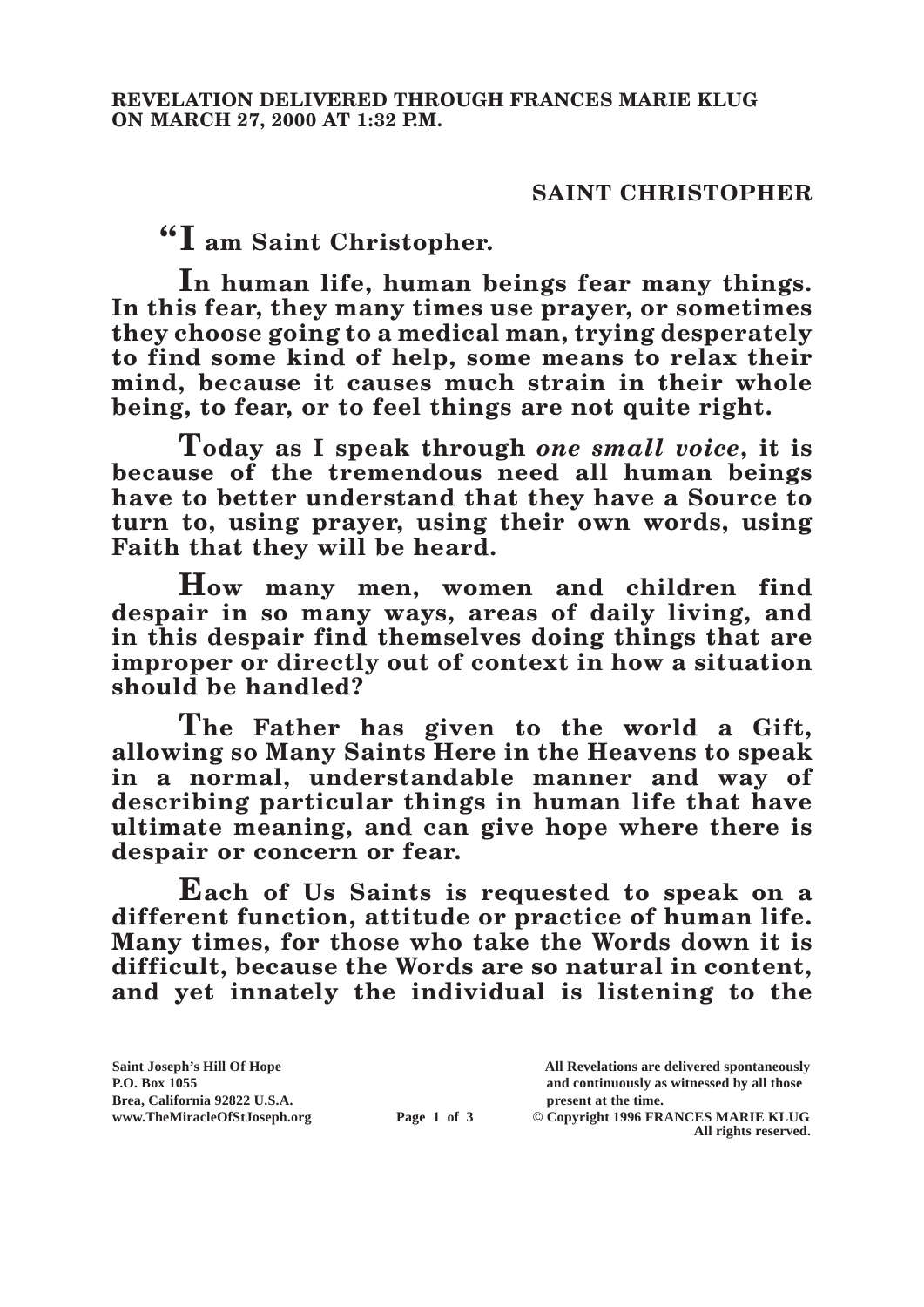**meaning of All that is being spoken for the benefit of those who will read These Words and find solace in Them, comfort in Them, hope in Them, strength in Them, direction in Them.**

**Today is an important day in every human life, because each day is facing the attitudes, the comforts, the details, the routines, the necessities of human life.**

*The little one* **The Father uses for so much to be delivered, has received for so many years, from so Many of Us Here, Words that are not ordinary to human beings, not ordinary in one's thinking, one's practice in following a daily routine.**

**All that has been given is to instruct millions of other human beings on the importance of how they live each day, because in each day they are faced with the reality of personal care, and perhaps the personal care of others; also, the necessities of life to be able to give life strength through food, water, cleanliness and hope.**

**How I have spoken is different than Most, but to some they will understand These Words in a clearly personal way.**

**As I leave you I bless you, those who are writing My Words, because Each of Us Saints has a particular Part to play in This Gift of The Father's Love for all of mankind.**

**So often it is forgotten by men, women and children to greet each day with a prayer, and to end each day with another prayer. So many things happen** 

| Saint Joseph's Hill Of Hope   |             | All Revelations are delivered spontaneously |
|-------------------------------|-------------|---------------------------------------------|
| P.O. Box 1055                 |             | and continuously as witnessed by all those  |
| Brea. California 92822 U.S.A. |             | present at the time.                        |
| www.TheMiracleOfStJoseph.org  | Page 2 of 3 | © Copyright 1996 FRANCES MARIE KLUG         |
|                               |             | All rights reserved.                        |